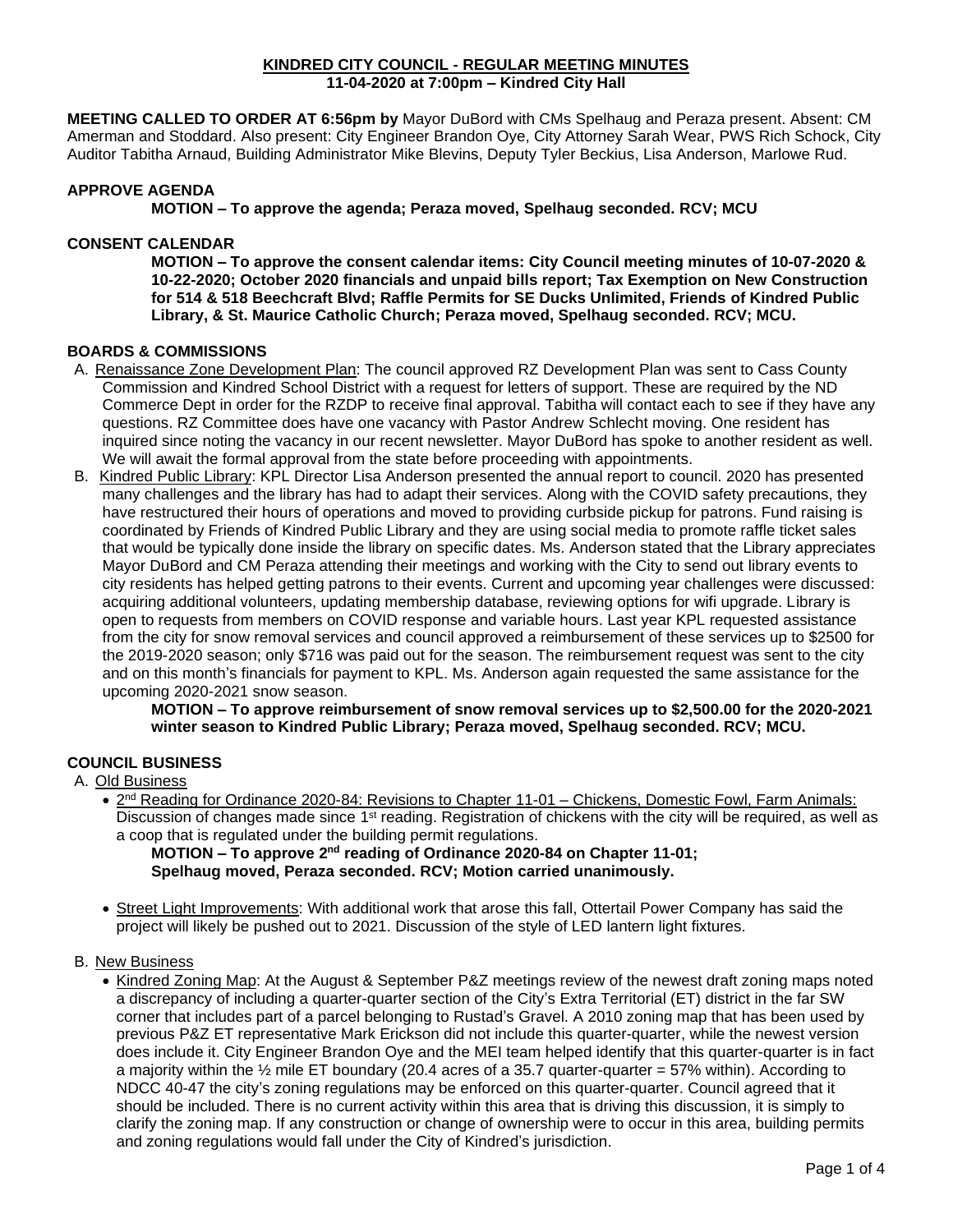- C. Planning & Zoning: Mark Erickson submitted his resignation from the board as the ET rep on October 21<sup>st</sup>. Tabitha contacted the Cass County Commission so they could begin reviewing the application submitting by Kindred ET resident Christina Woller-Cornog who had expressed interested in sitting on the board. On November 2<sup>nd</sup>, Tabitha shared emails with Cass County Commission regarding Christina's county of residence. Her property is located within the City's ET boundary; however, it is also within Richland County, not Cass County. Cass County Commission/staff are reviewing this further before making a final decision on the matter.
- D. Building Inspector/Code Enforcement: Building Administrator Mike Blevins reported that there has been exciting growth in Kindred during his first year as Building Official. He has issued 37 building permits so far in 2020, including 3 in Phase 4 of Newport Ridge. Dangerous building notices were issued to two properties belonging to one owner, 931 Elm St and 190 5<sup>th</sup> Ave N. The owner was responsive to the notices and acquired building permits for both locations. Mike met with him to discuss what items needed improvements, but recently Mike has been unable to make contact. Work to cover OSB that is questionable and should be replaced appears to be ongoing. Discussion on following up with another written notice to stop work until inspection meeting can be held.
- E. Pool/Park Board: Discussed meeting with the PB to review the end of the 2020 season for pool and park maintenance. Council would like to meet as a group with the full board if possible, instead of trying to handle those discussions with only one rep at each other's monthly meetings. Tabitha will coordinate with Mike Brown on this. Mayor DuBord inquired on timeframe of PB maintenance of City Park and responsibility of the fallen leaves. Rich will discuss with Mike on Friday when they are scheduled to help install the pool safety cover. Also discussed snow removal at City Park which City Public Works staff has on their list.
- F. Police: Deputy Beckius presented October 2020 report with 38 calls for service as follows: 3-medical; 2-animal calls; 21-public assist; 1-gas drive off; 1-disturbance; 2-reckless driving; 1-fire assist; 1-accident; 1-suspicious; 1 welfare check; 1-domestic; 1-theft; 1-alarm; 1-fraud. Deputy Tyler has had discussion with PWS Rich on the signage at the intersection of Rustad Dr and Sheyenne St. The mix of yield and "stop ahead" signage is misleading for who has the right-of-way. With increased traffic and population, it is suggested to give Sheyenne St the right-of-way going East and West, and Rustad Dr should stop.

**MOTION, passed – To add stop sign at Rustad Dr providing right-of-way to Sheyenne St traffic; Spelhaug moved, Peraza seconded. RCV; Spelhaug = No, Peraza = Yes, DuBord = Yes; MC.**

**MOTION, passed – To approve 2021 Cass County Sheriff Policing Contract; Spelhaug moved, Peraza seconded. RCV; Motion carried unanimously.**

## F. Engineering:

• **Wastewater Treatment Improvements; Sewer Improvement District 2019-1:** MEI/PW committee sat in on Woodlawn HOA meeting to discuss with them the need for locating and extending their force main to a new service point. Davenport Township approved the Conditional Use Permit on 10/29/2020. Soil borings were done today; report will provide more information on the current unknows of the type and quantity of clay which will help determine the full extend of project cost estimates. Have been working with PW committee on various options for routing the new force main, looking to find the path of least resistance and expense. Will need to begin approaching landowners along the township road to the lagoon to acquire utility easements; discussed price ranges from previous projects, noting \$2K-\$4K for permanent and \$300-\$600 for temporary.

**MOTION, passed – To approve force main easement offers starting at \$1500 for permanent and \$300 for temporary; Spelhaug moved, Peraza seconded. RCV; MCU.**

**MOTION, passed – To approve temporary construction easement of \$300/acre/year to Torgerson's for 20 acres; Spelhaug moved, Peraza seconded. RCV; MCU.**

**MOTION, passed – To approve quote for \$7,650 from Beaver Creek Archeology for Cultural Resources Survey; Spelhaug moved, Peraza seconded. RCV; MCU.**

**MOTION, passed – To approve Helbling Auctioneers Inv 1280 for \$750.00, Braun Intertec Inv B230021 for \$7,217.75, & Moore Engineering Inv 25205 for \$11,511.75; Peraza moved, Spelhaug seconded. RCV; MCU.**

• **Newport Ridge Phase 4; Improvement District 2020-1 & Water Looping Project 2020-2:** Project is close to substantial completion inspection. Change Order #3: due to undercut under road, had to haul in additional materials, Mr. Ottis approved the change order as is presented.

**MOTION, passed – To approve Contract Change Order No 3 for \$74,320.00; Spelhaug moved, Peraza seconded. RCV; MCU.**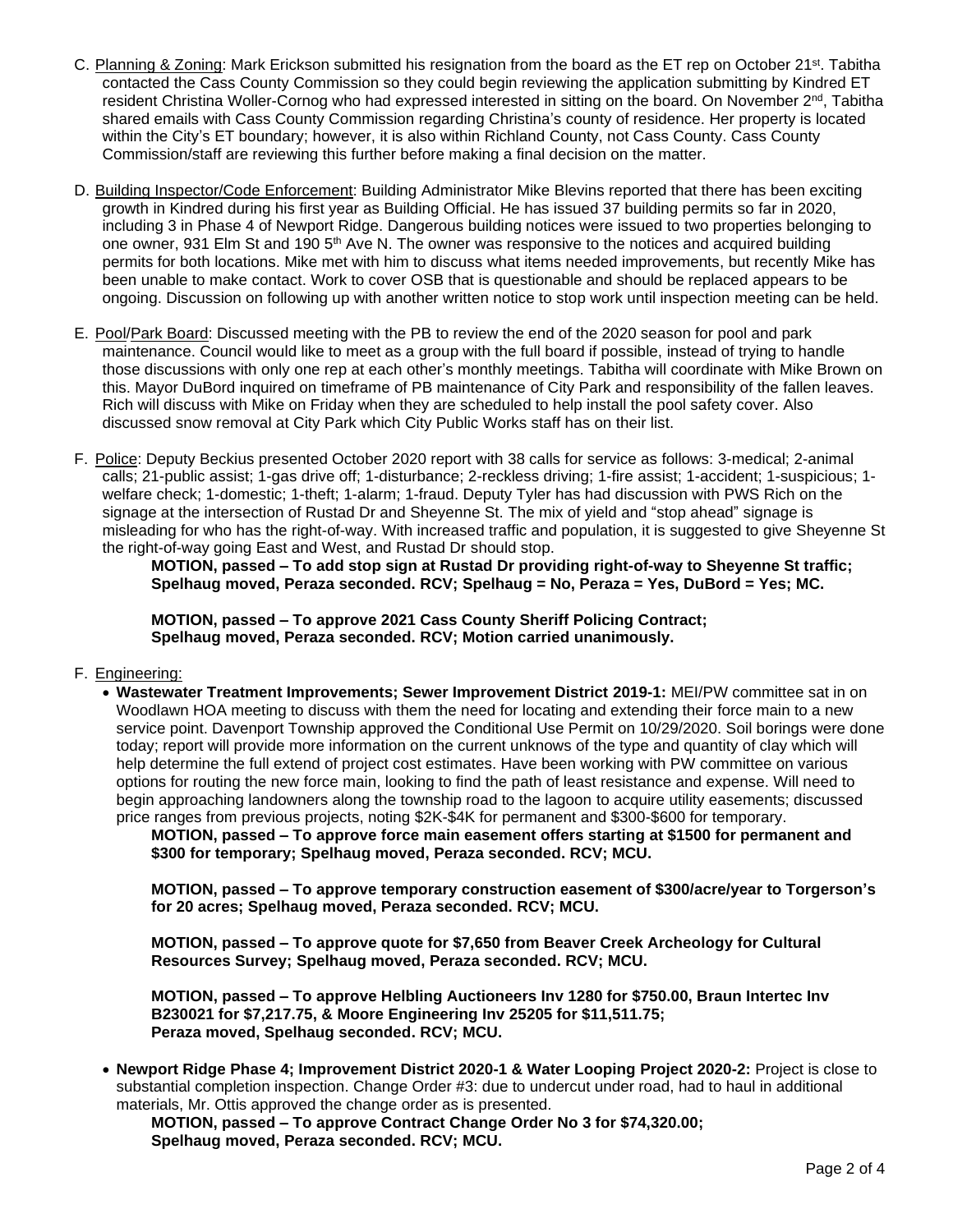Contractor Application for Payment #4 submitted for \$261,804.71. Engineer recommendation to withhold \$8,845.50 due to no compaction tests on water main loop trench.

**MOTION, passed – To approve Contractor's Application for Payment No 4 for \$252,959.21; Peraza moved, Spelhaug seconded. RCV; MCU**

**MOTION, passed – To approve Moore Engineering Invoices 25210 for \$19,235.00 and 25204 for \$3,005.00; Peraza moved, Spelhaug seconded. RCV; MCU**

- **7 th Avenue Improvements:** Project is complete!
- **Viking Addition Dewatering Well (2nd Ave S):** Will continue to work with Rich over the winter if assistance is needed. Rich will seek out a quote for the smaller scale repairs from contractors independently to see if projects costs can be kept low to avoid special assessment of project.
- **Lift Station and Force Main Improvements – Phase 2 Wastewater Improvements:** Will be added to the lagoon project instead of being separated.
- **Capital Improvements Plan:** Public Works Committee and Cass Rural Water meeting scheduled for Nov. 20th .
- **Water Tower; Improvement District 2016-1:** The 1-year inspection has been completed with no issues found. ME will work on closing out the project with funding agencies. **MOTION, passed – To approve Moore Engineering Invoice 25182 for \$1487.50; Spelhaug moved, Peraza seconded. RCV; MCU.**
- **Alley Survey:** Final invoice for completed drawings. **MOTION, passed – To approve Moore Engineering Invoice 25197 for \$641.65; Peraza moved, Spelhaug seconded. RCV; MCU.**
- **Downtown Beautification & Sidewalks:** Additional discussion/meetings with CM Stoddard on sidewalk options. CM Stoddard was going to try to talk with property owners to get feedback.
	- **MOTION, passed – To approve Moore Engineering Invoices 24840 for \$9577.50 and 25200 for \$1142.50; Peraza moved, Spelhaug seconded. RCV; MCU.**
- G. PWS
	- Moved snow last week, only 4" on west side of town but 12" in Newport Ridge. Discussed snow fencing.
	- Payloader was delivered on October 30<sup>th</sup>. Works very well!
	- Manhole inspections being completed, expressed a need for gas monitoring safety equipment.
- H. Attorney: Thank you to Sarah Wear for extra work on ordinance revisions over the last few months!!
- I. Auditor Report
	- Kindred State bank loan for payloader has been completed.
	- Special Assessments were sent to Cass County Auditors to be updated on the 2020 tax statements.
	- CARES Act funding for law enforcement reimbursements: ND approved \$1.25 billion to reimburse cities and counties for up to 71% of payroll related law enforcement expenses for Mar-Dec. Those communities that contract these services with their county were to not request the funds from the state or county and told that the county would pass along the reimbursements based on the contracts. Horace, Mapleton, Casselton, and Kindred contract with Cass County Sheriff's Department for policing. Horace formally requested the funds from Cass County Commissioners and the County will be reviewing the requests and other contracted communities at their upcoming meeting on 11-16-2020. If the County agrees, Kindred could see a reimbursement of \$24,787.31 for 71% of the 2020 contracted rate of \$34,911.70. We will wait for their decision.
	- Mobile Home Park property responsibility has been taken over by the late owner's family. They have asked the City to consider billing each lot tenant individually for the city utilities. Owner's family understands there will still be a fee for the master meter at the park and the owner is still responsible for all private service lines/meters pass the curb stop/main. They agreed to upgrade all water meters at each lot to the radio read meters and Tabitha verified with utility billing software that these 13 meters can be entered into the system and usage tracked against the master meter readings. Any loss of metered water will be billed to the park owner's account.
	- Working on annual property insurance policy renewals for December.
	- An independent operator of Herbal Life Nutrition stores has expresses interest in renting a city facility (City Hall or Memorial Building) to set up a location in Kindred. Hours would be flexible and work around other facility